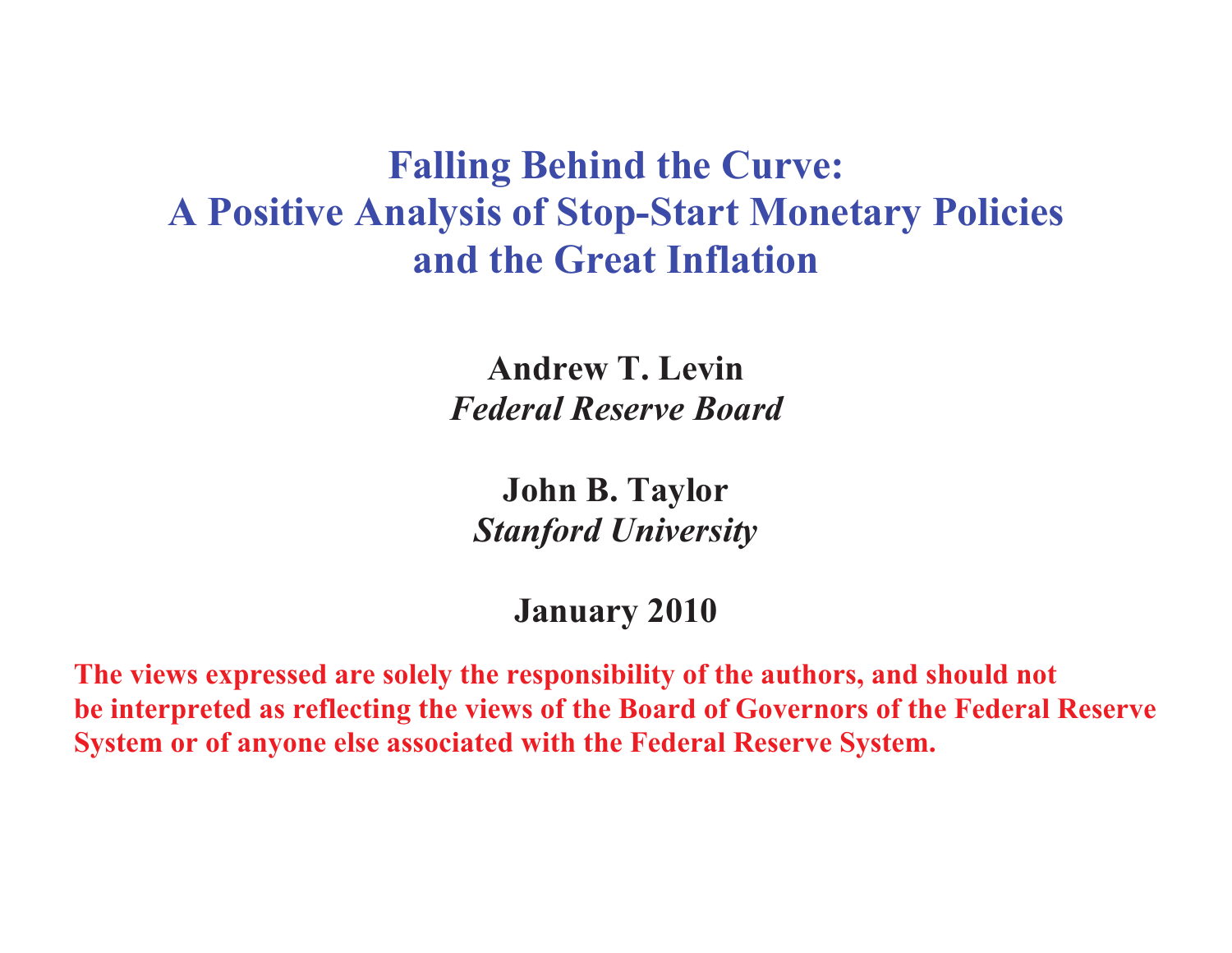# **Summary of Our Analysis**

**For the period from the mid-1950s to the early 1980s, we characterize:** 

■ The Evolution of Inflation Expectations  **(using survey measures, term structure data, and contemporary commentary such as editorial cartoons)**

■ The Stance of Monetary Policy

 **(using a policy reaction function that allows for discrete shifts in the implicit inflation goal, thereby capturing stop-start policies)** 

**We have the following objectives:** 

- **- Develop positive analysis of monetary policy over this period.**
- **- Assess alternative explanations for the Great Inflation.**
- **- Consider the role of simple policy rules in avoiding a recurrence.**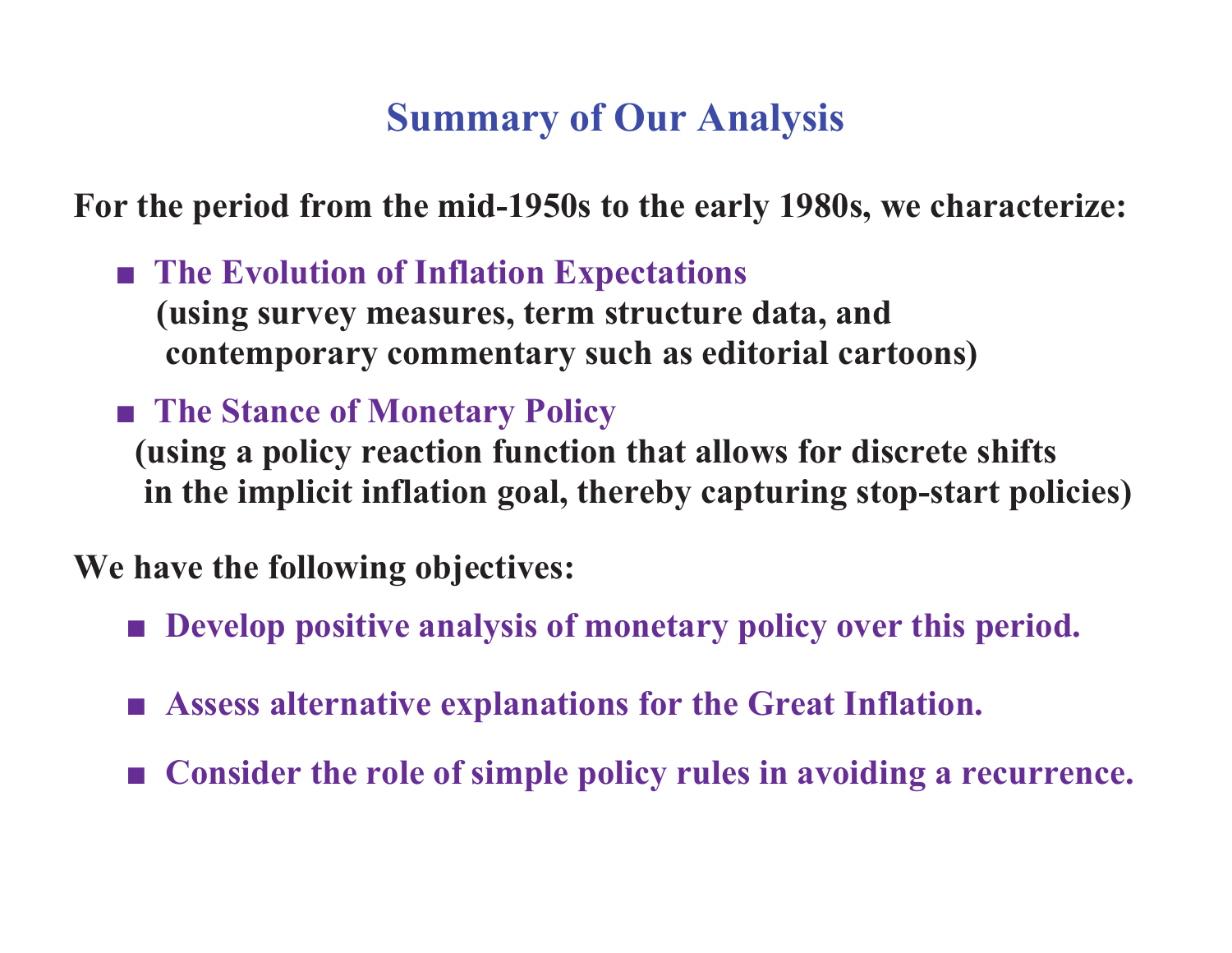### **Representing Monetary Policy during the Great Inflation**

**It is well known that monetary policy during the Great Inflation is**  *not* **well represented by the Taylor rule. Consider this chart by Judd and Trehan that was published in 1995 in the** *FRBSF Weekly Letter* **:** 

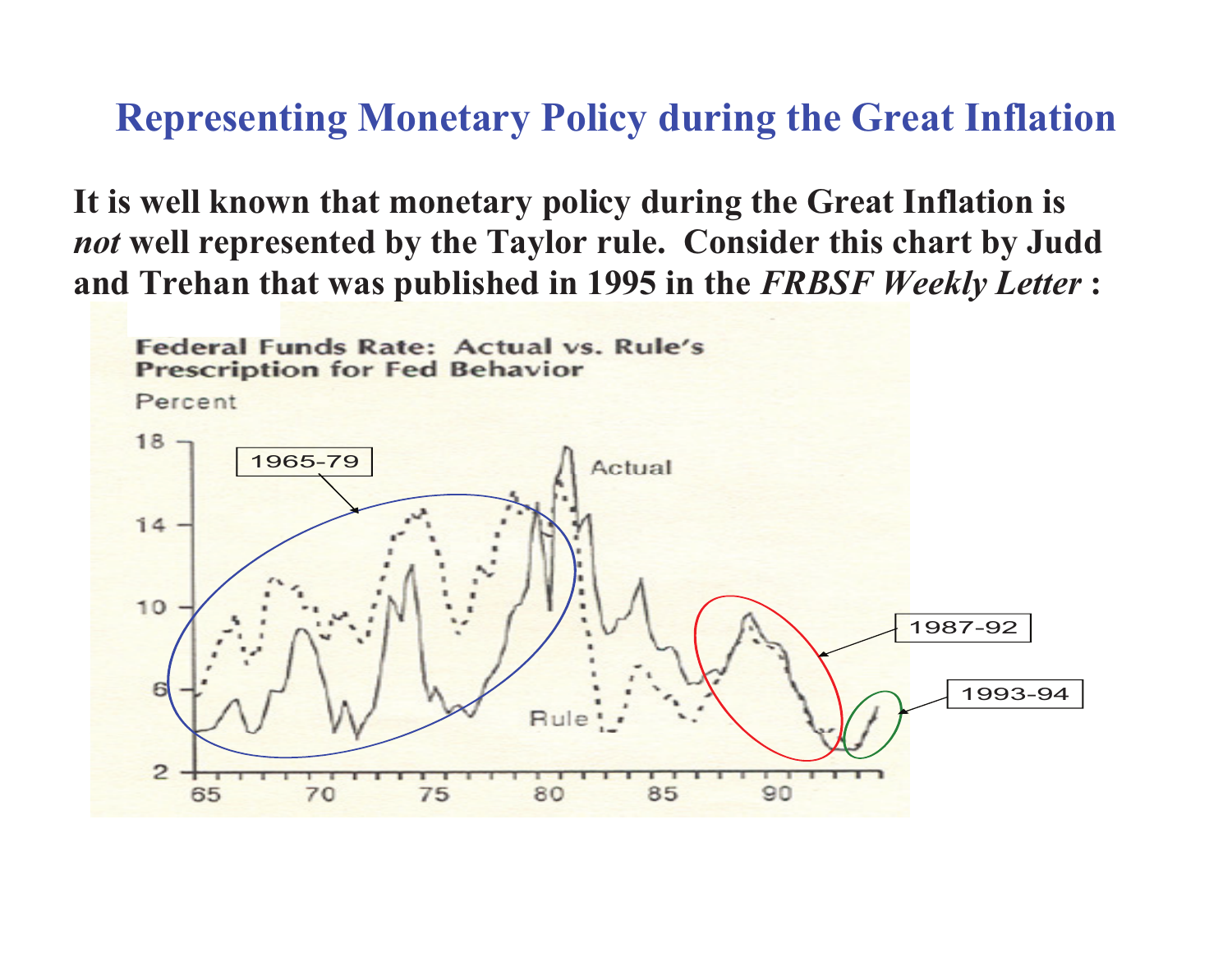# **Towards a Positive Analysis of Monetary Policy**

**What is the best way to represent monetary policy over this period?** 

- **(A) Reaction function with coefficients that differ from Taylor rule**
- **(B) Reaction function with discrete shifts in the intercept**

**We argue that (B) provides key insights by representing monetary policy during the Great Inflation as a sequence of "stop-start" episodes with the following characteristics:** 

- **(1) Policy remained passive while inflation began to pick up ("falling behind the curve").**
- **(2) Policy shifted to a contractionary stance once the inflation rate exceeded a particular threshold.**
- **(3) The resulting economic contraction led to policy reversal** *;* **that is, the stance of policy was not sustained long enough to bring inflation back to previous levels.**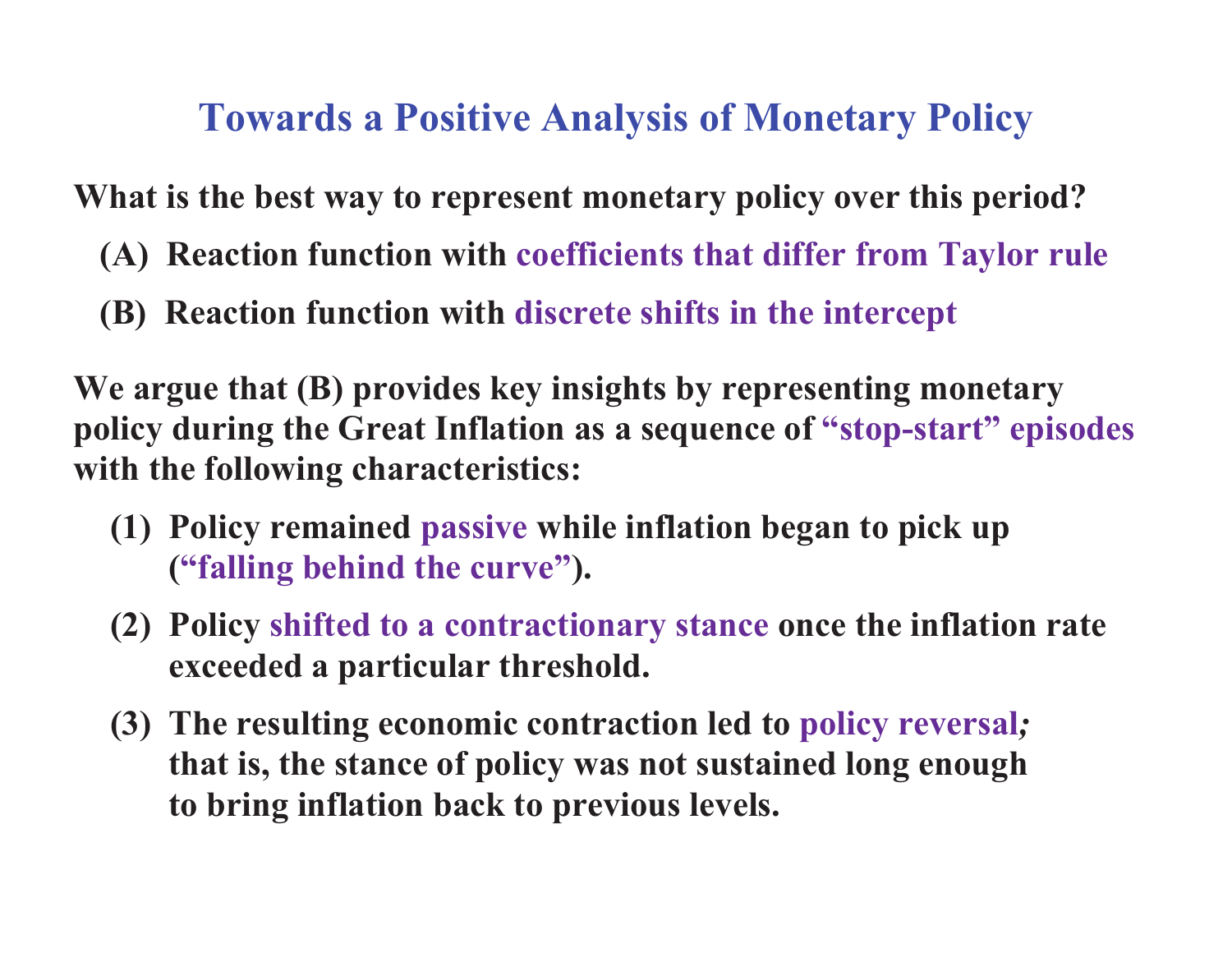# **Sources of Evidence on Inflation Expectations**

#### **Survey-Based Measures**

| <b>Source</b>      | <b>Survey Group</b>      | <b>Horizon</b>         | <b>Published Since</b> |
|--------------------|--------------------------|------------------------|------------------------|
| Livingston         | business economists      | 1 year ahead           | 1946                   |
| <b>U.</b> Michigan | <b>Households</b>        | <b>Next 5-10 years</b> | 1975                   |
| <b>Hoey</b>        | portfolio managers       | <b>Next 10 years</b>   | 1978                   |
| <b>Blue Chip</b>   | professional forecasters | <b>Next 10 years</b>   | 1979                   |

#### **Term Structure Models**

#### **Far-Forward Rate of Expected Inflation**

*-- assumes constant values of equilibrium short-term real interest rate and forward term premium (calibrated using avg. values for 1955-64 )* 

#### **Expected Inflation over Next Five Years**

*-- no-arbitrage factor model of Ang, Bekaert, and Wei (2008 JoF)*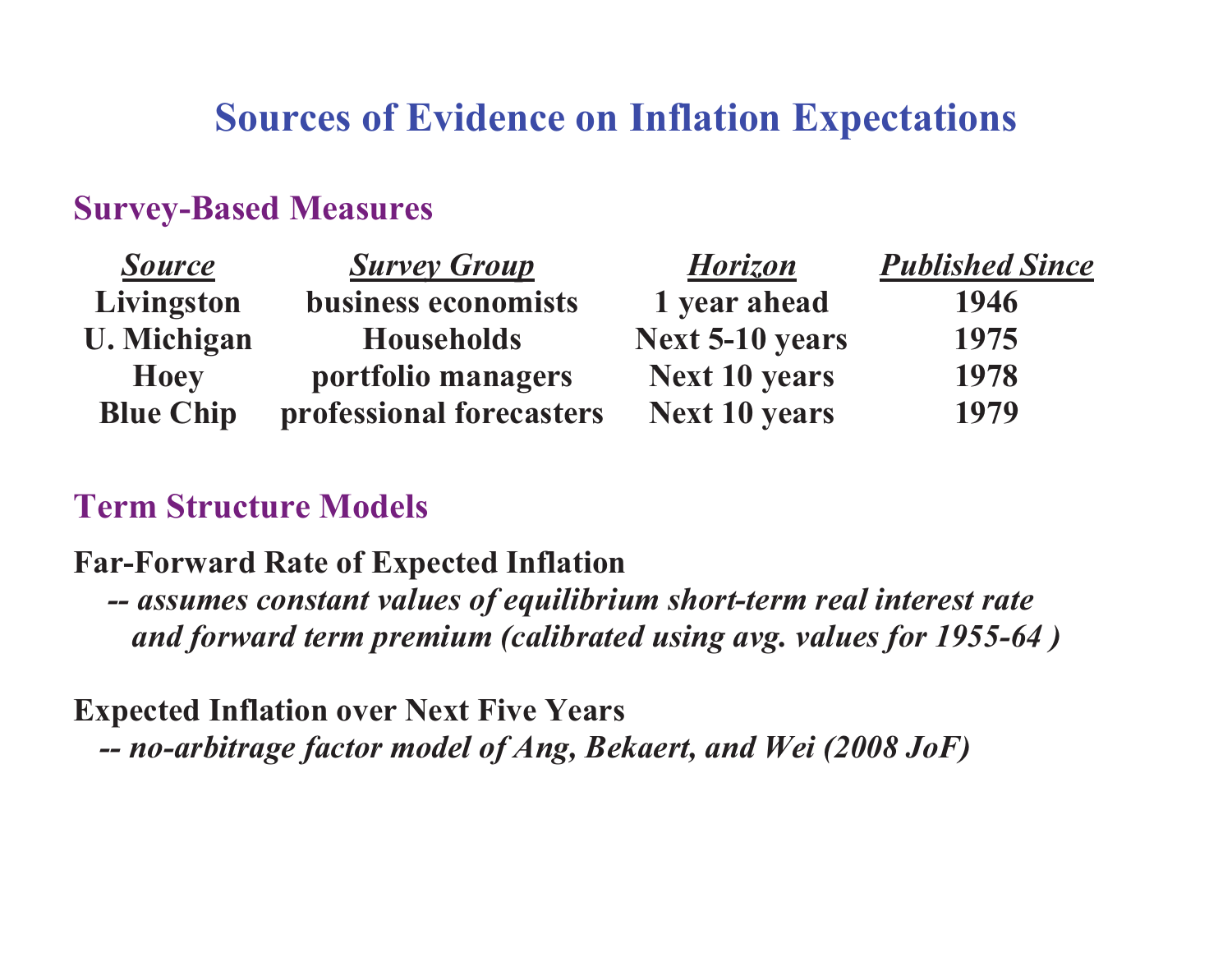# **Stylized Facts Regarding The Evolution of Inflation Expectations**

- $\Rightarrow$  The Great Inflation started in the mid-1960s, *not* the early 1970s.
- $\Rightarrow$  Long-run inflation expectations remained at a plateau of  **about 4 to 5 percent during the first half of the 1970s.**
- $\Rightarrow$  Long-run inflation expectations shifted upwards rapidly **during the mid- to late 1970s.**
- $\Rightarrow$  The Great Inflation ended in late 1980, *not* the autumn of 1979.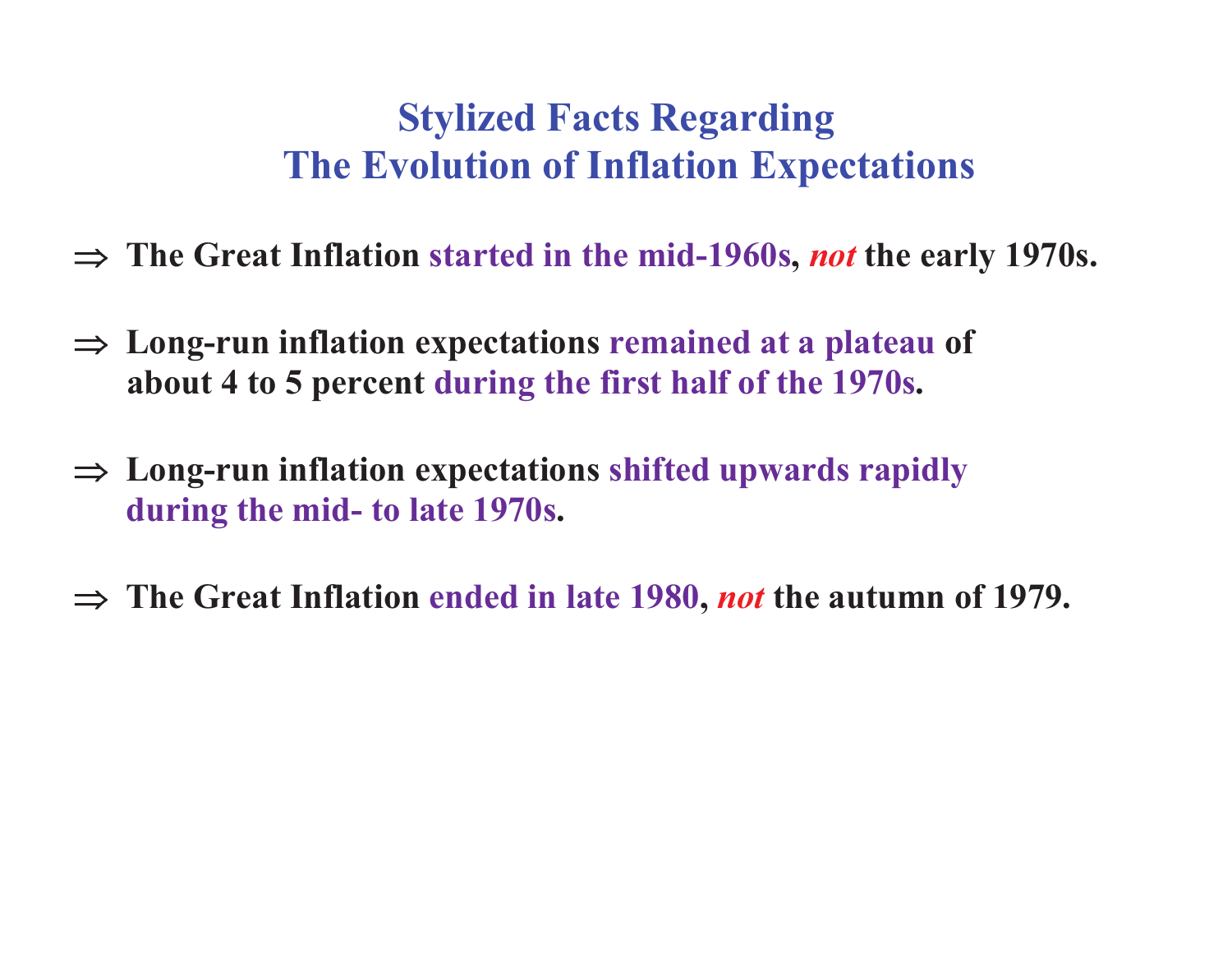## **Actual Inflation and Short-Run Inflation Expectations**

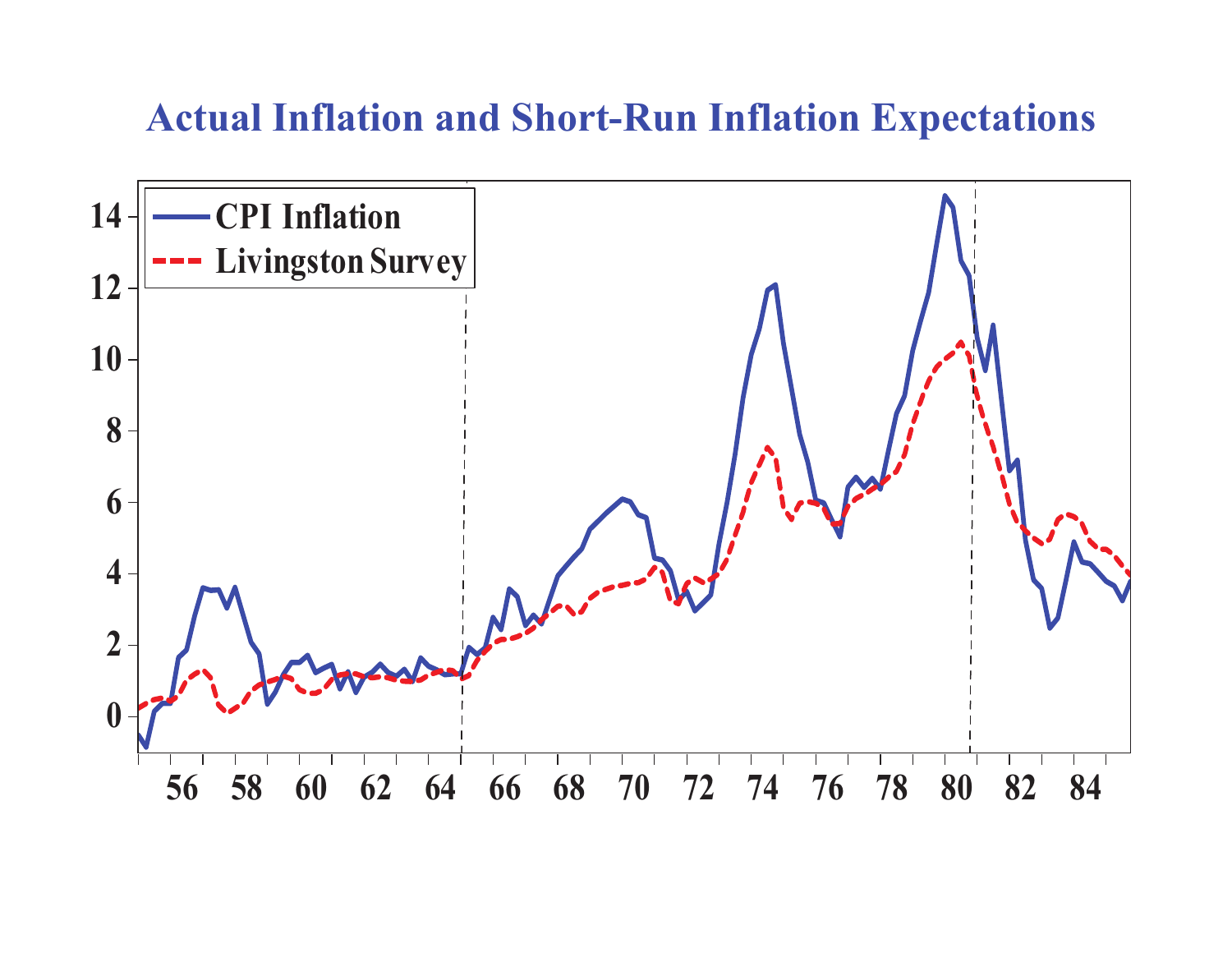## **The Evolution of Long-Run Inflation Expectations, 1961-82**

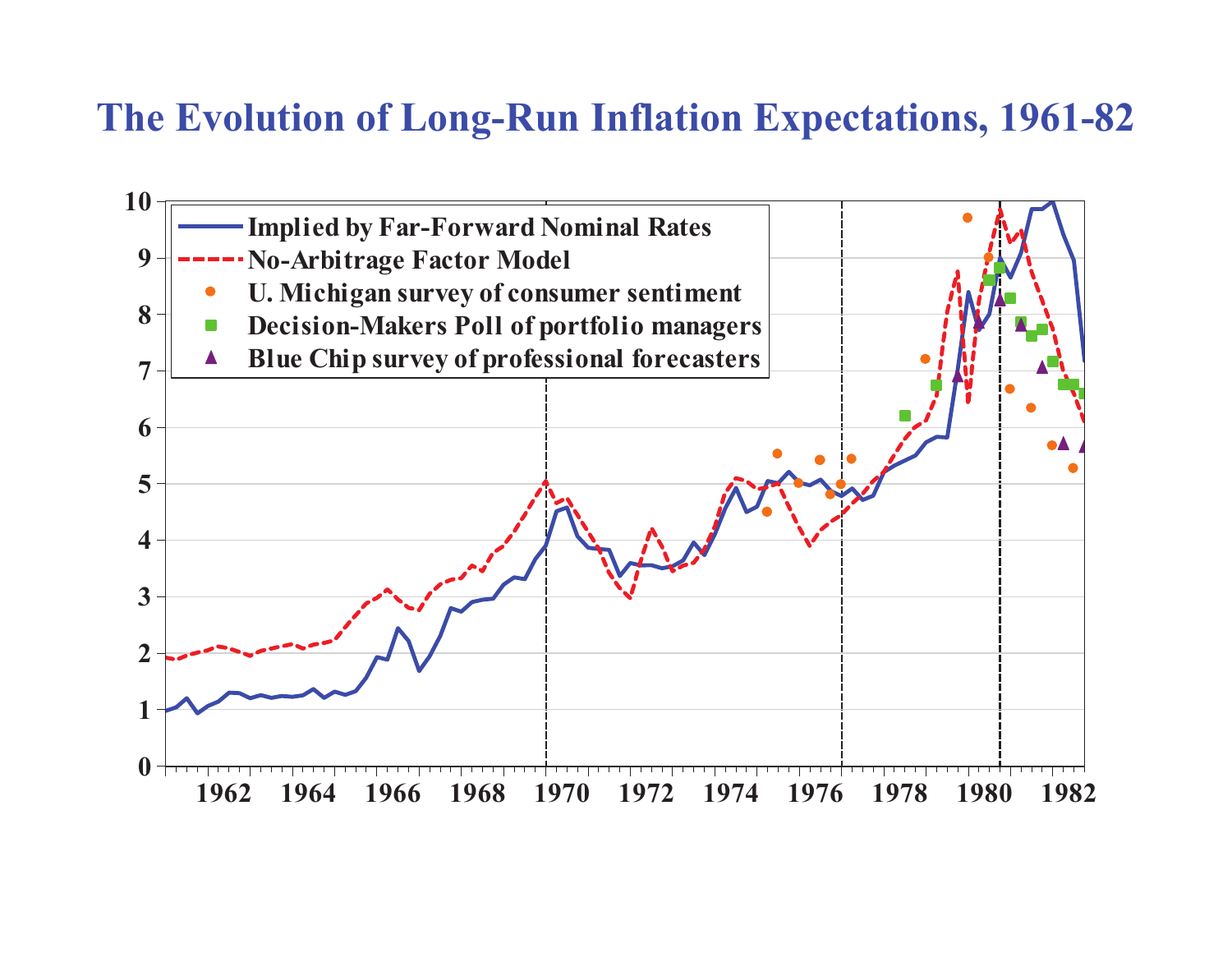## **Evolving Perspectives on the Great Inflation**

#### **November 1966**



**December 1969**



*"Could stand some escalation." "Signals—hut,...,hut?"*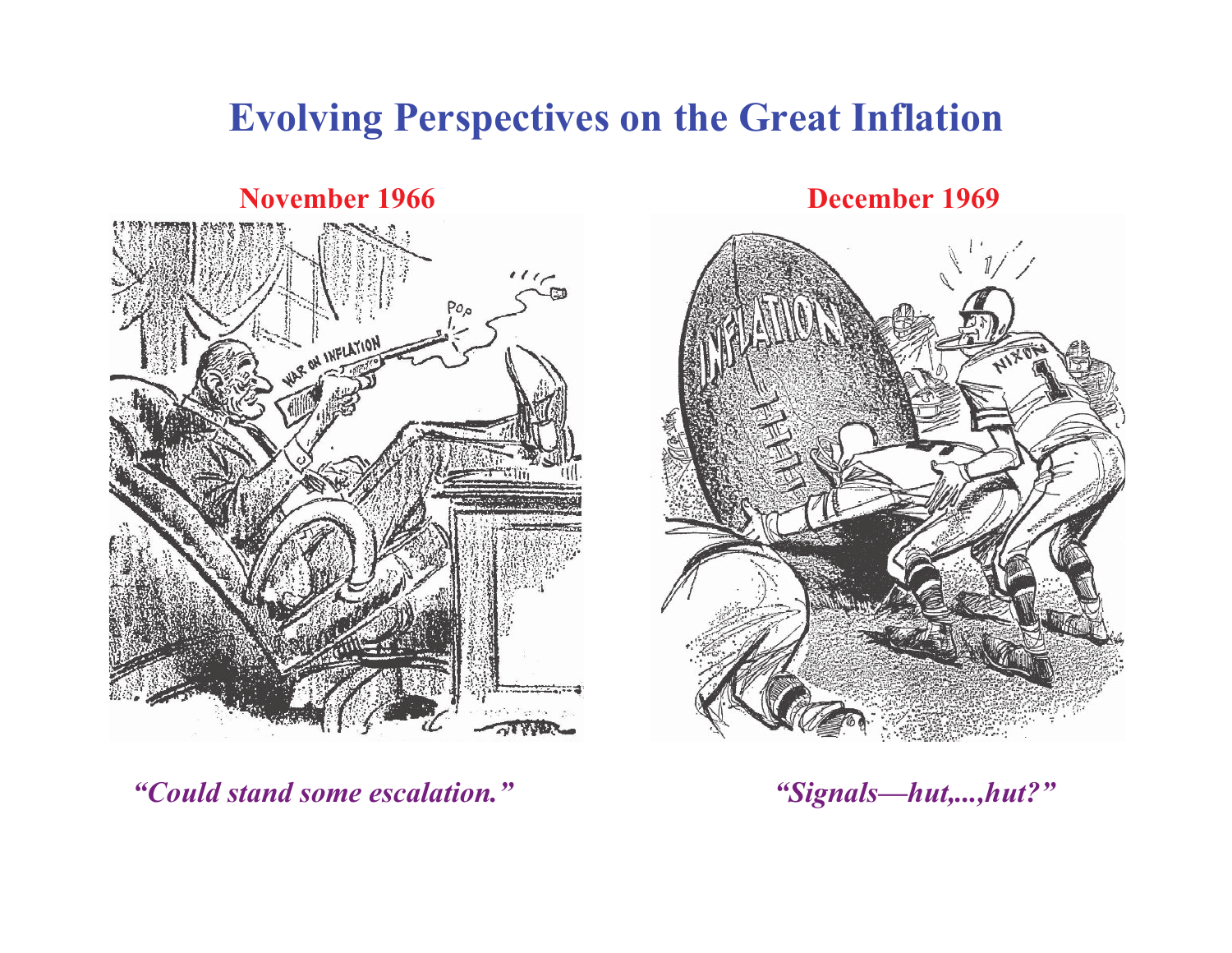# **Perspectives on the Final Years of the Great Inflation**

**March 1979**



 **March 1980 OROTHERAFIKATION** 

 *"The fly vs. the flyswatter." "New! Long-Range Anti-Inflation Ammo"*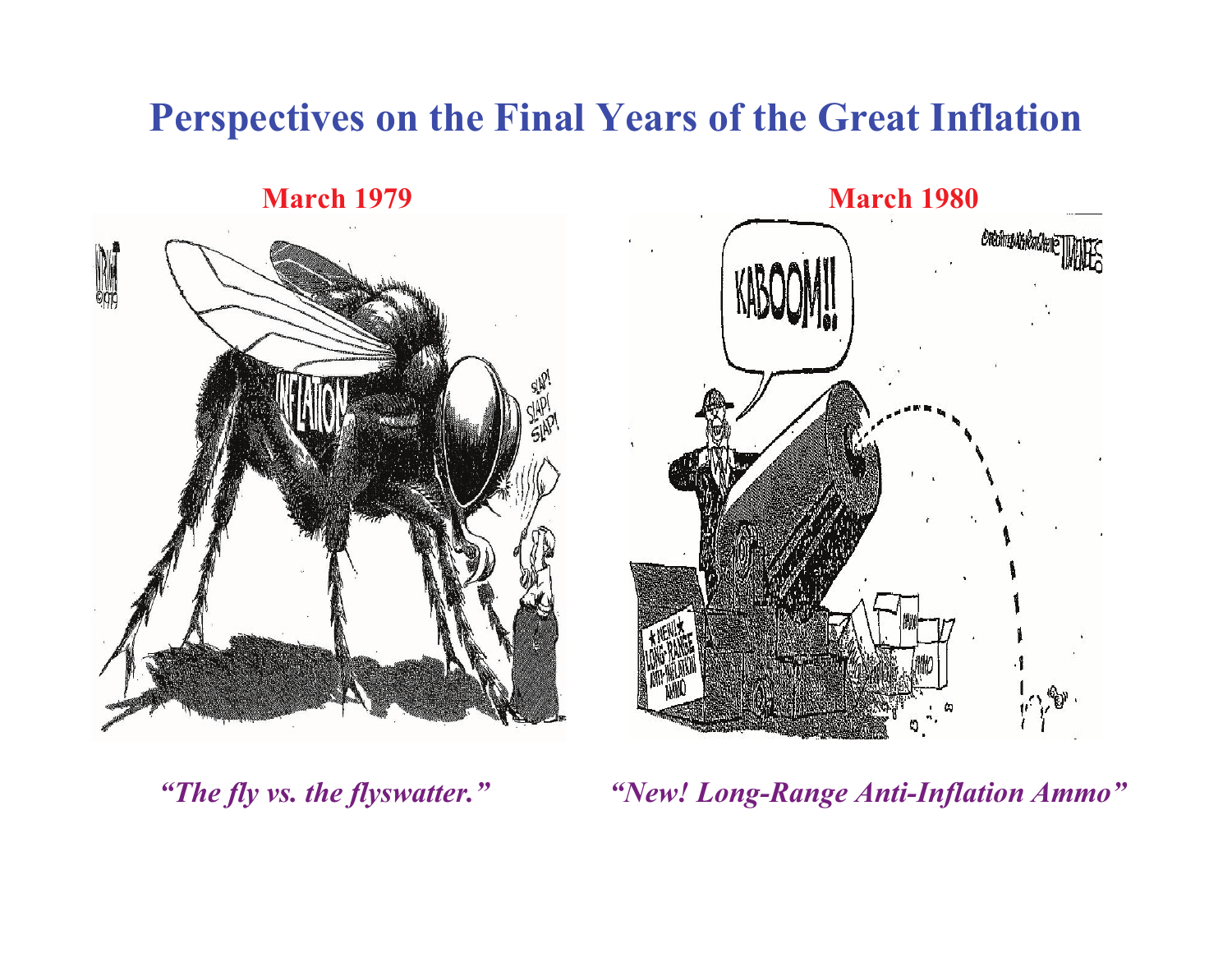**Gauging the Stance of Monetary Policy** 

$$
r_t = \overline{r} + \gamma_\pi (\pi_t - \pi_t^*) + \gamma_y (y_t - y_t^*)
$$

*Key Measurement Issues*

- $\Rightarrow$  **The** *ex ante* **short-term real interest**
- $\Rightarrow$  Real-time assessment of the output gap
- - **Allowing for time variation in the implicit inflation goal**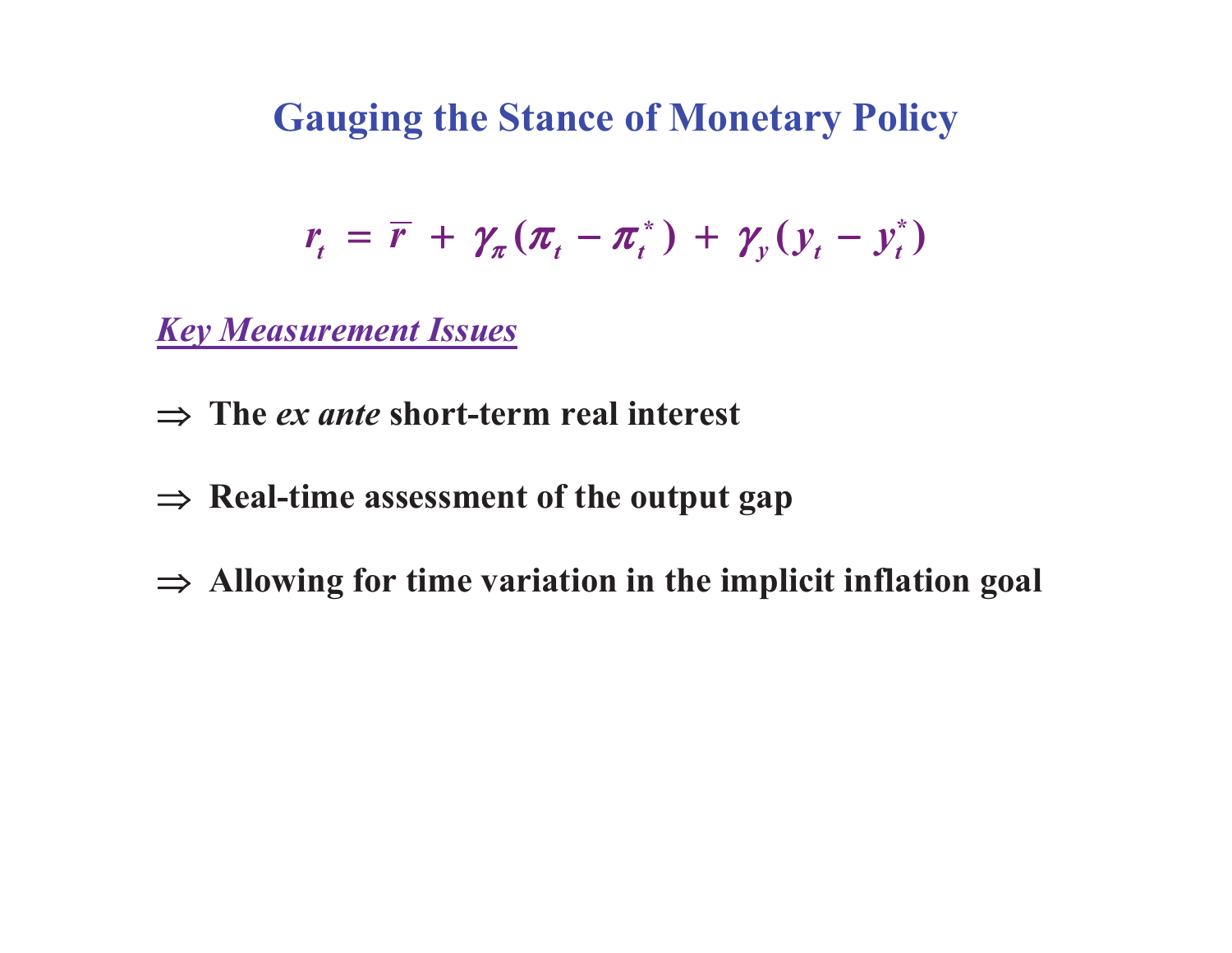## **The Evolution of the U.S. Output Gap**

#### **Percent**

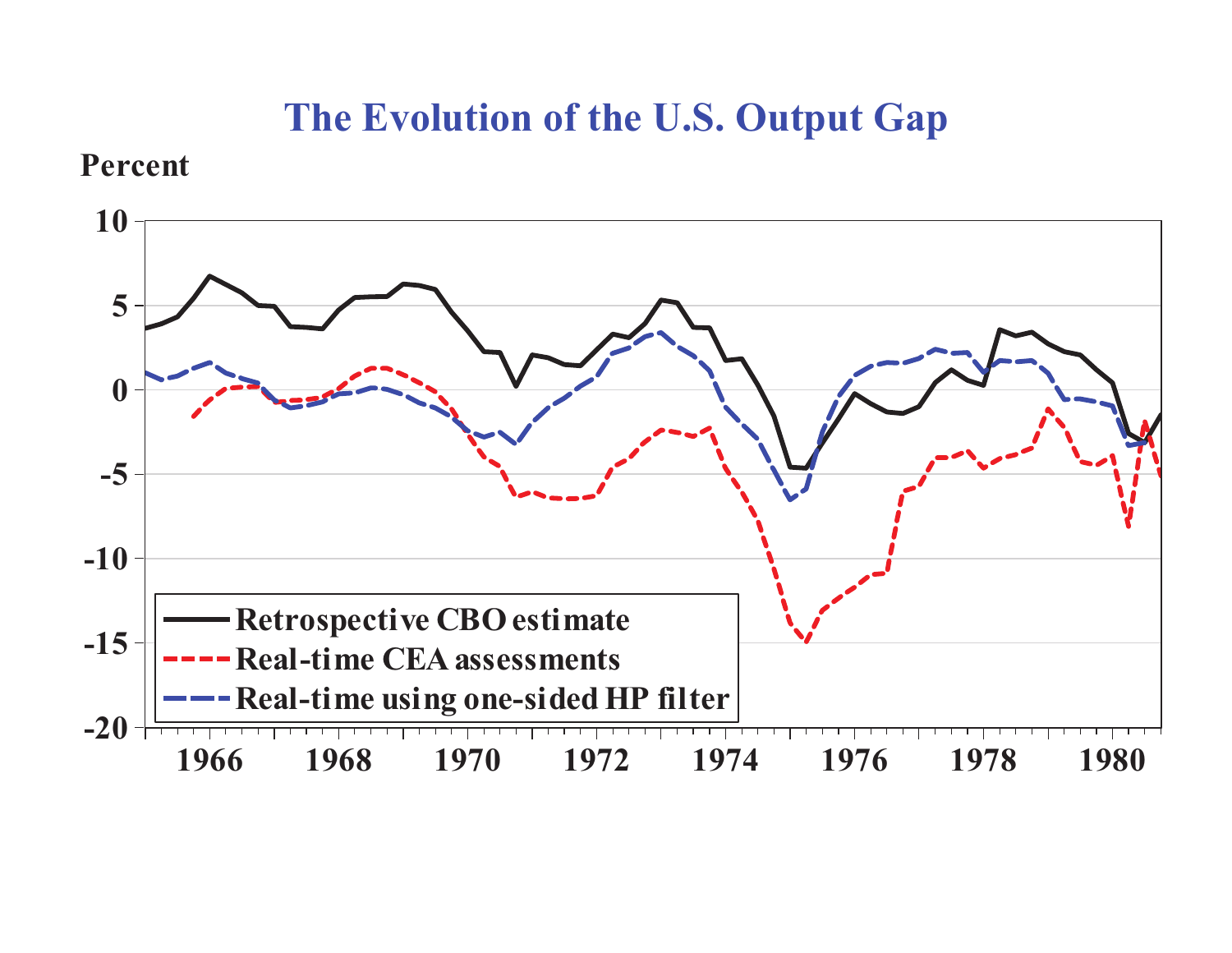**Three Episodes of Stop-Start Monetary Policy**

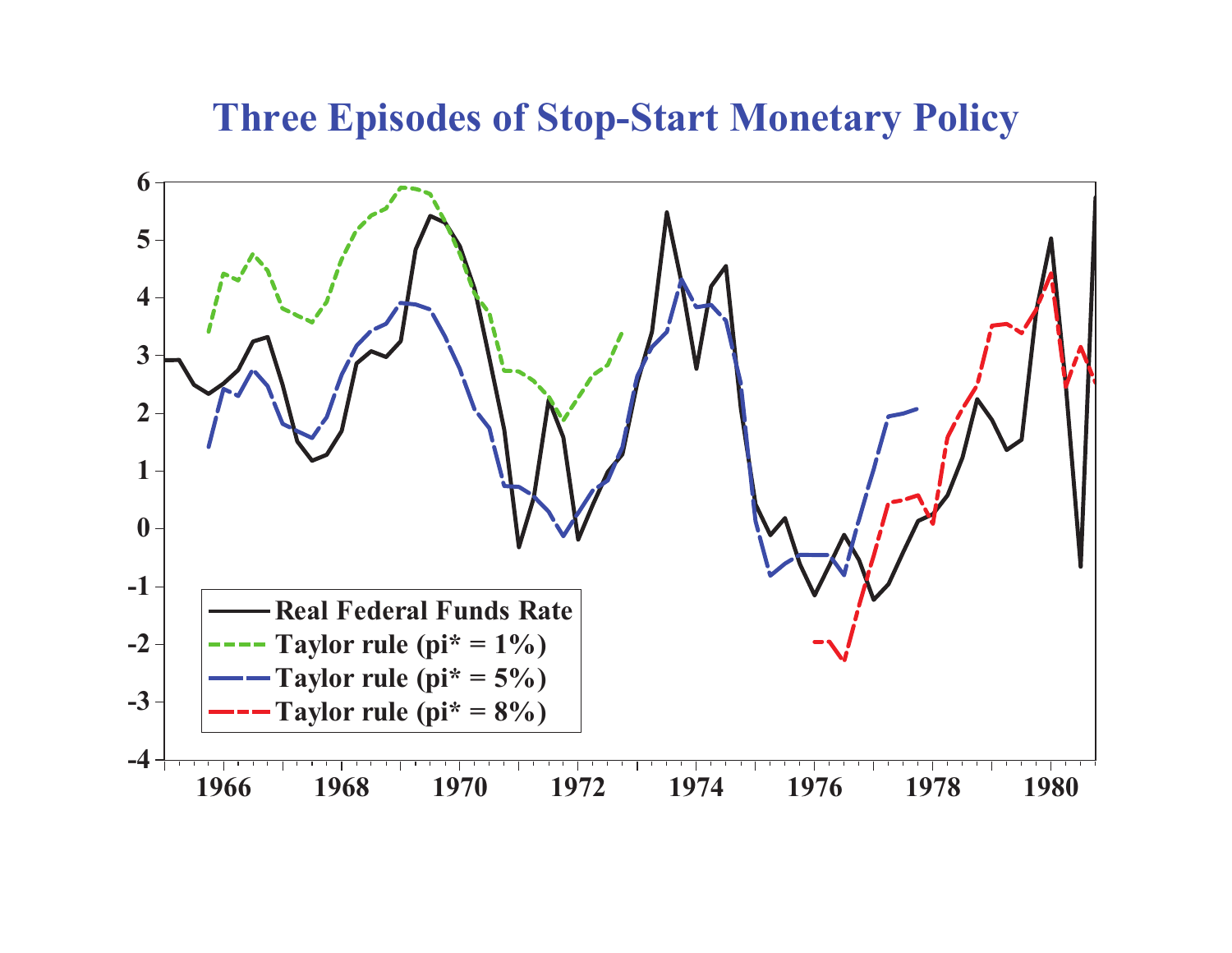# **Regression Evidence**

**-**

 $i_{t} = c_{0} + \rho i_{t-1} + (1 - \rho)(\alpha \pi_{t} - \delta_{1} D 70_{t} + \delta_{2} D 76_{t} + \beta Y_{t})$ 

|            |                   | <b>Fixed Intercept</b> Allowing for Shifts in Intercept |  |
|------------|-------------------|---------------------------------------------------------|--|
| $\alpha$   | 1.1<br>(0.3)      | 1.4<br>(0.2)                                            |  |
| β          | 1.8<br>(1.3)      | 1.2<br>(0.4)                                            |  |
| $\rho$     | 0.8<br>(0.1)      | 0.6<br>(0.1)                                            |  |
| $\delta_1$ |                   | 1.9<br>(0.5)                                            |  |
| $\delta_2$ | <u> Filmen ve</u> | 2.1<br>(0.5)                                            |  |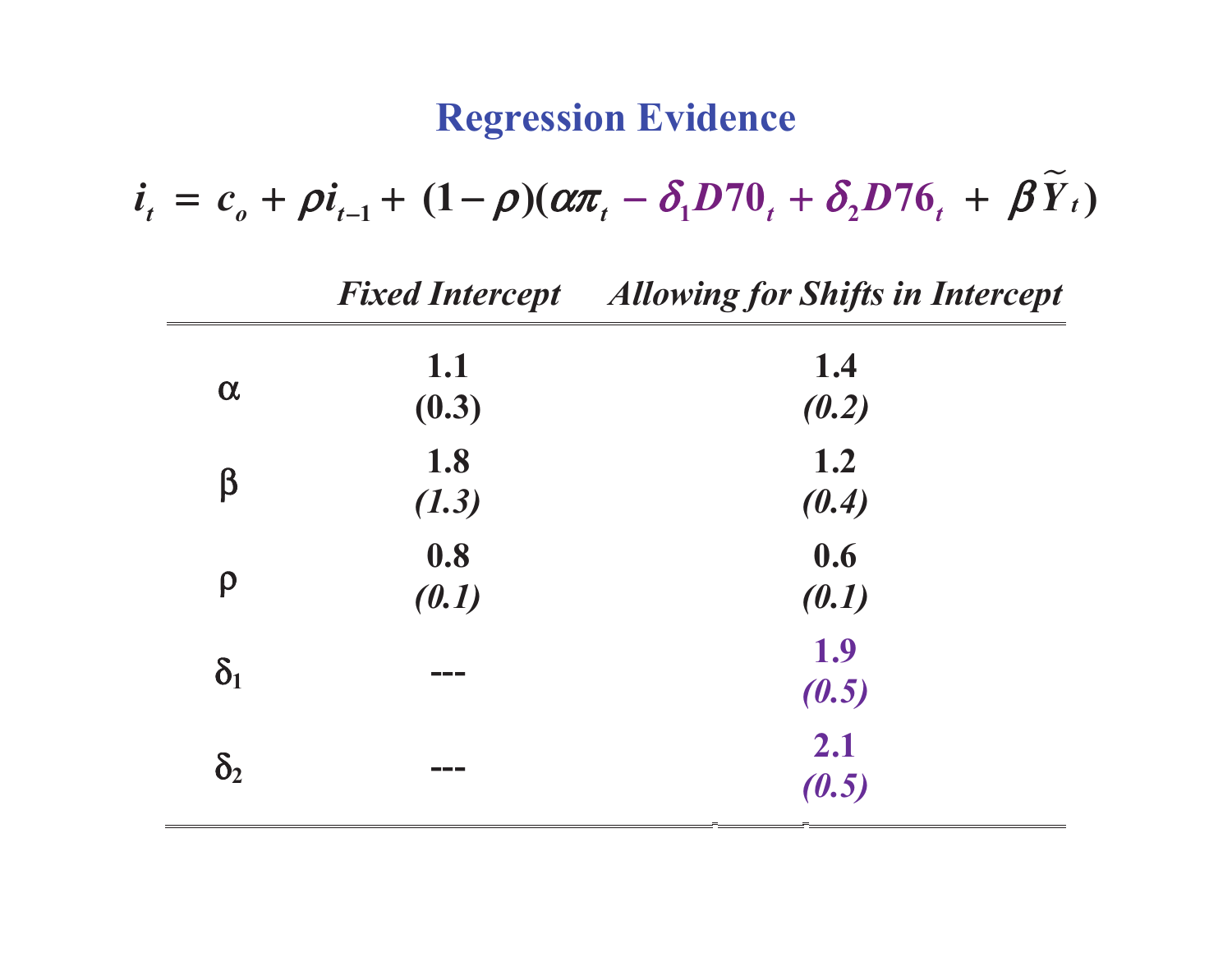# **Reconsidering Some Prominent Explanations for the Great Inflation**

**The foregoing evidence is** *not* **consistent with several prominent explanations, at least not as primary causes of the Great Inflation:** 

**Faulty Economic Theories: Misunderstandings about the slope of the long-run Phillips curve may well have contributed to pressures on monetary policy during the 1960s but cannot explain the sequence of stop-start policy episodes in 1969-70, 1975-77, and 1979-80.** 

**Aggregate Supply Shocks: The OPEC oil price shocks of 1973 and 1979 cannot explain the upward shifts in long-run inflation expectations during 1965-70 or 1976-79.** 

**Natural Rate Misperceptions: Real-time misperceptions of output gaps were largest from 1970-76 (based on either real-time measure), a period when long-run inflation expectations were reasonable stable.**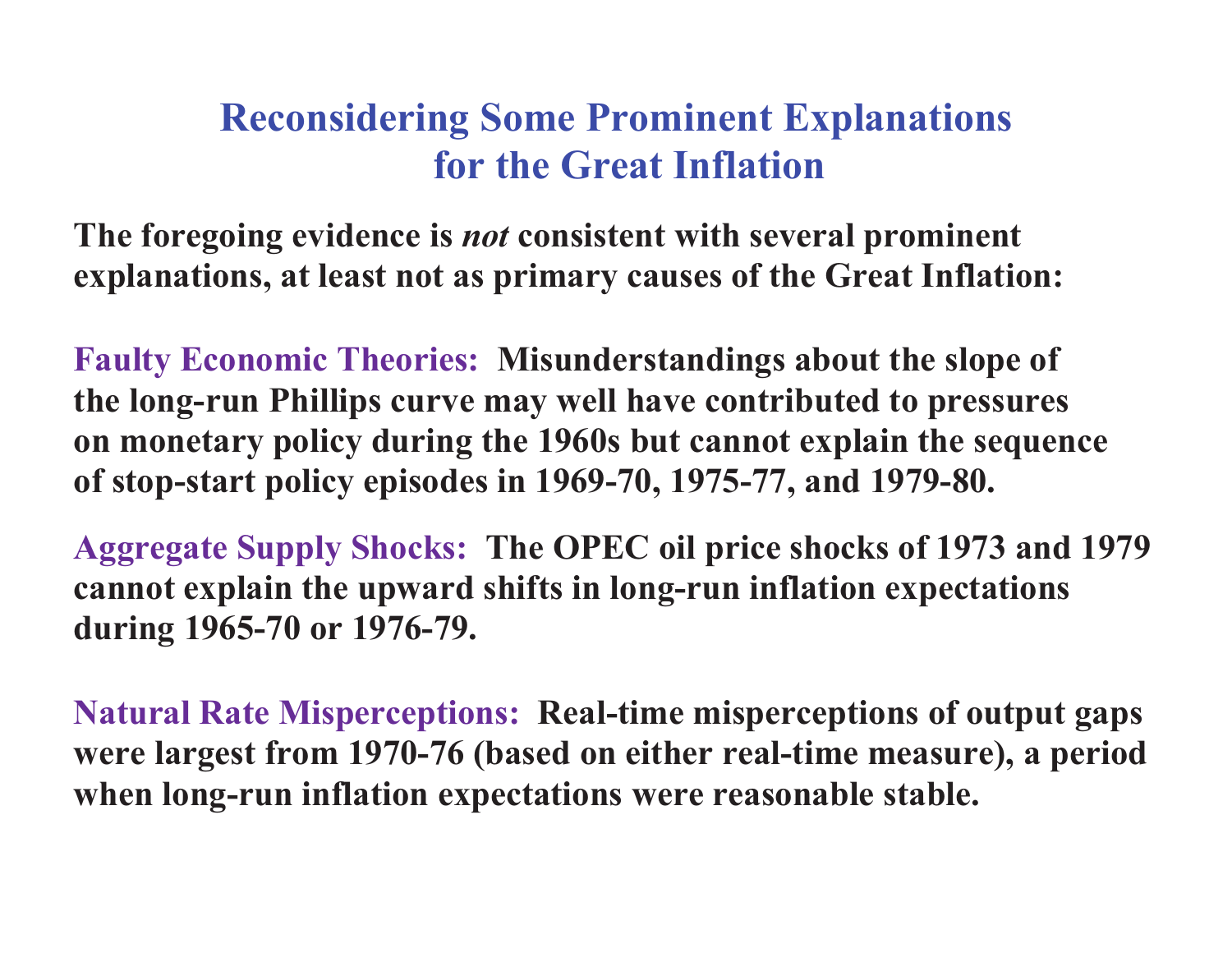**Reconsidering Some Prominent Explanations (contd.)** 

**Misperceptions of the Sacrifice Ratio. Such misperceptions might help explain why policymakers were reluctant to engage in disinflation but cannot explain why long-run inflation expectations surged upwards during the mid- to late 1970s.** 

**Time Inconsistency: This hypothesis—which links variations in the inflation goal to movements in the NAIRU—cannot account for the rise in long-run expected inflation during the late 1960s, when no upward shift in the NAIRU had yet been recognized.** 

**Political Pressures: Our view is that periodic political pressures on monetary policy—combined with a lack of clear guidelines that might have been helpful in resisting those pressures—is the most plausible explanation for the sequence of stop-start policy episodes and the upward drift of inflation expectations during the Great Inflation.**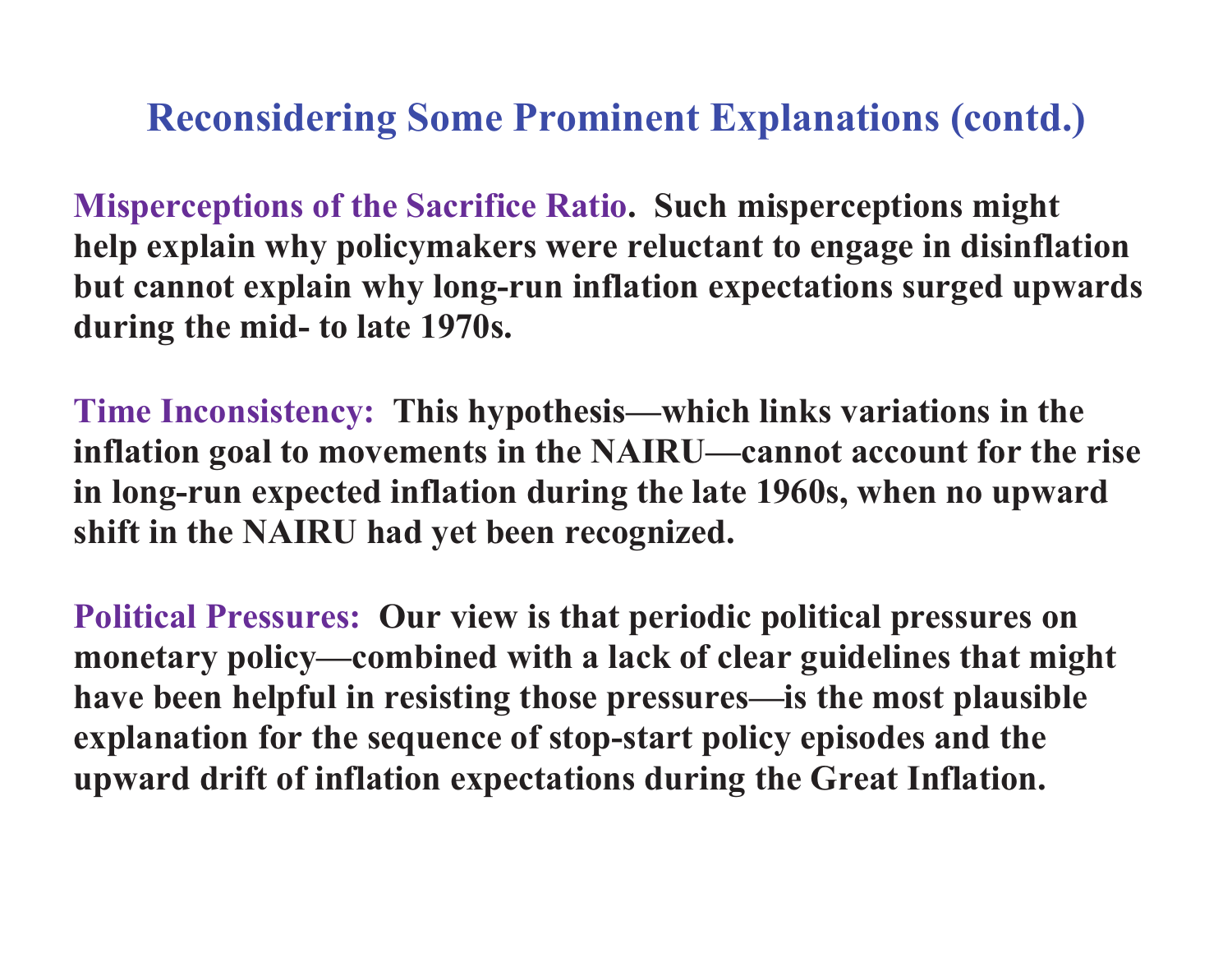**Would a Simple Monetary Policy Rule Help Avoid a Recurrence of the Great Inflation?** 

$$
r_t = \overline{r} + \gamma_\pi (\pi_t - \pi^*) + \gamma_y (y_t - y_t^*)
$$

- - **The explicit inflation objective (**π**\* ) provides a firm anchor for long-run inflation expectations**
- - **The prescriptions of the rule provide a useful benchmark for policy strategy and communication**
- - **On occasion, policymakers might find compelling reasons to modify, adjust, or depart from the simple rule, but even in those instances, transparency and credibility might well call for clear communication about that policy strategy.**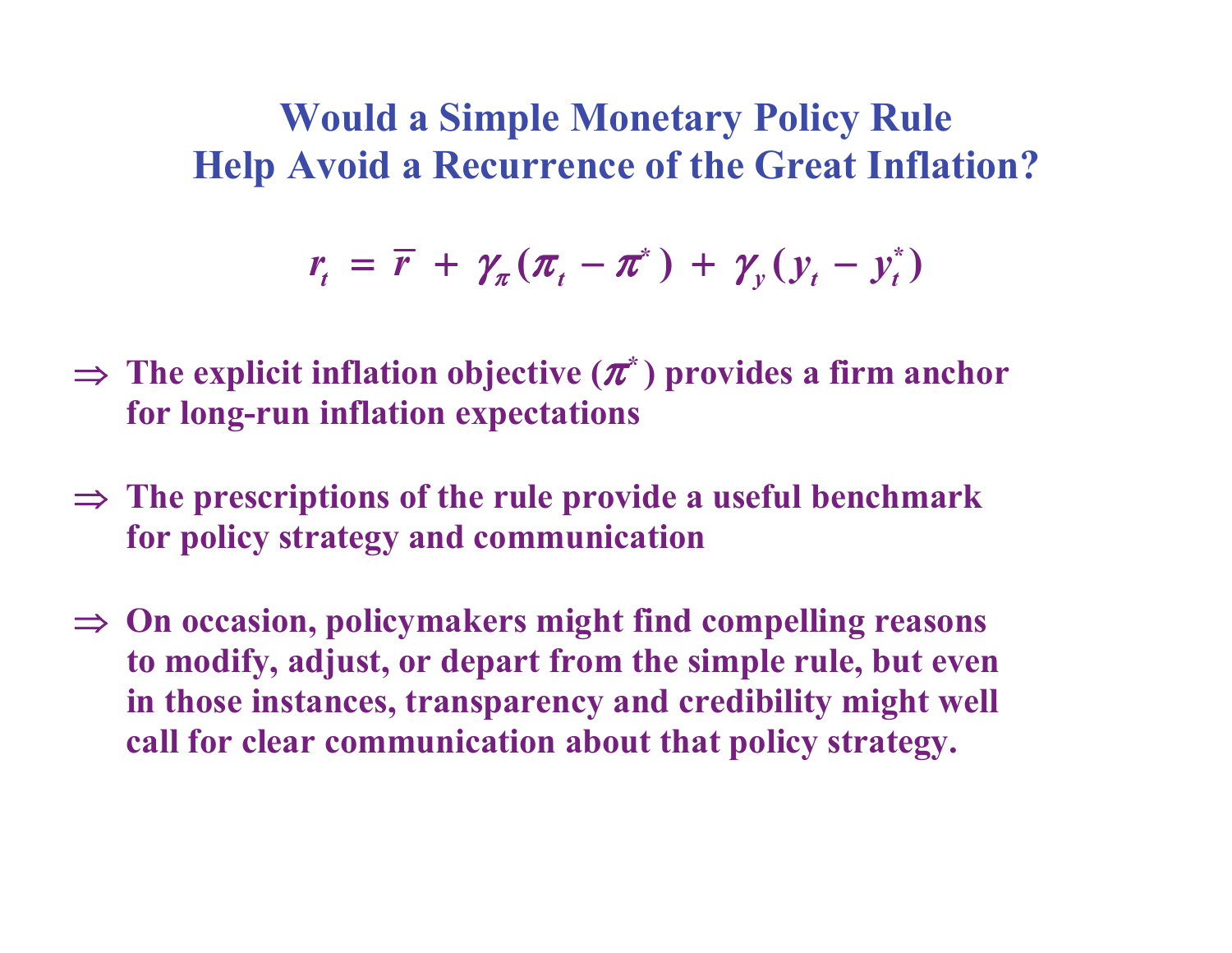**Figure 2 Survey-Based Measures of Long-Run Inflation Expectations** 



**Source: Beechey, Johannsen, and Levin (2010), "Are Long-Run Inflation Expectations Anchored More Firmly in the Euro Area than the United States?"**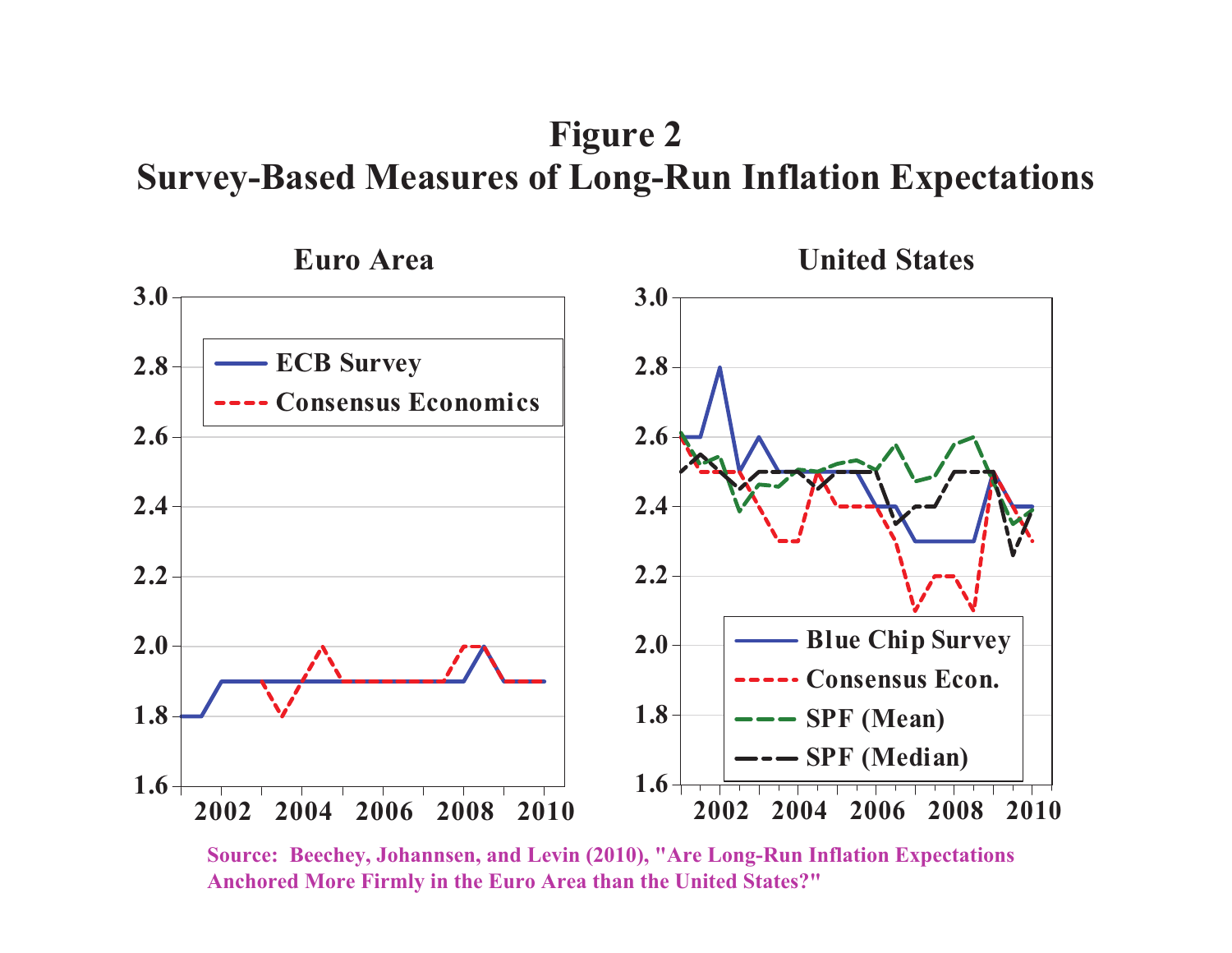## **Figure 3 Cross-Sectional Dispersion of Long-Run Inflation Expectations**  *(standard deviation)*



**Source: Beechey, Johannsen, and Levin (2010), "Are Long-Run Inflation Expectations Anchored More Firmly in the Euro Area than the United States?"**